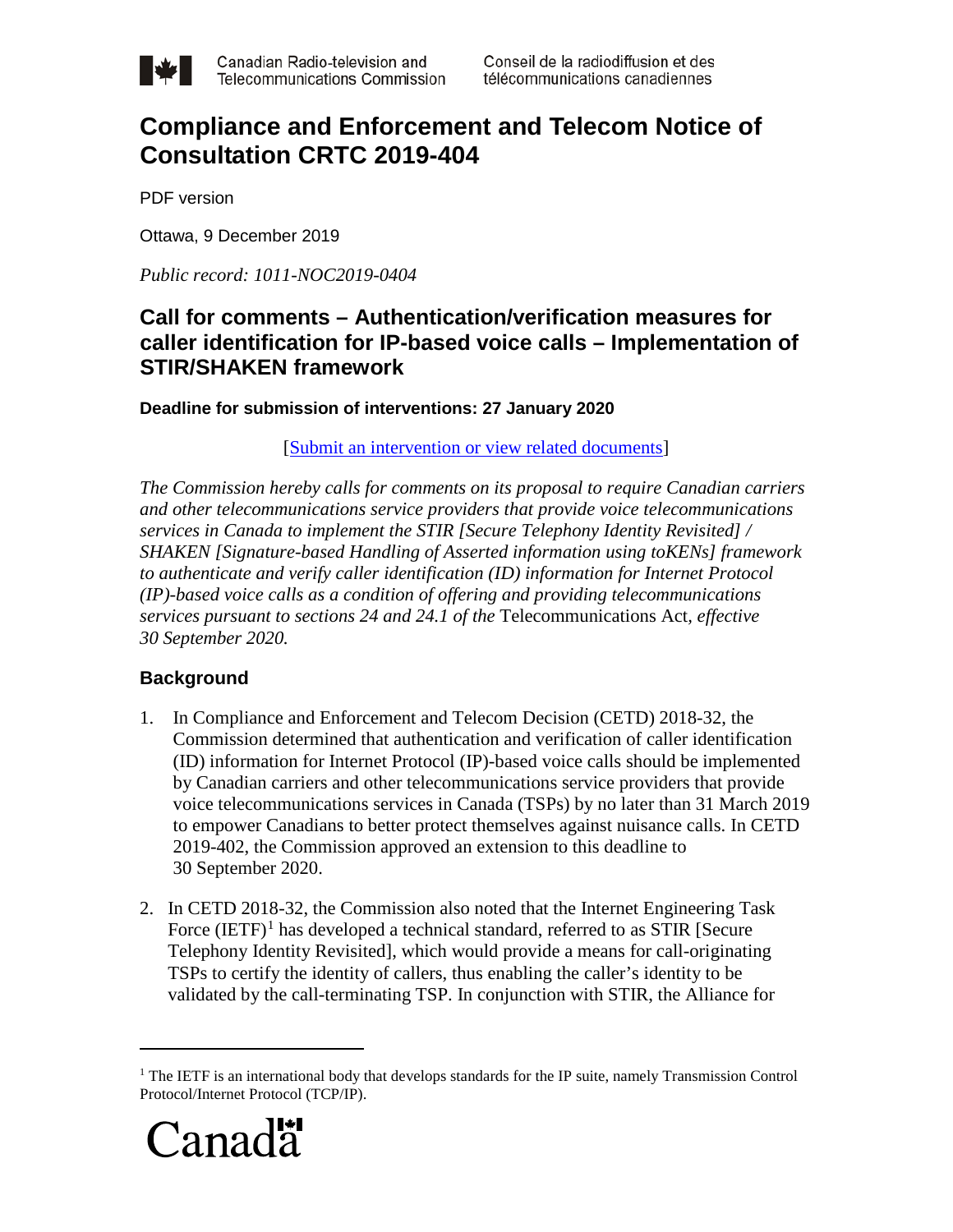Telecommunications Industry Solutions (ATIS)<sup>[2](#page-1-0)</sup> has developed a framework, referred to as SHAKEN [Signature-based Handling of Asserted information using toKENs] (see [ATIS-1000080\)](https://www.atis.org/sti-ga/resources/docs/ATIS-1000080.pdf), for the implementation of STIR in IP-based service providers' networks.

- 3. Under the STIR/SHAKEN framework, TSPs certify the extent to which a given caller's identity can be trusted. This information is transmitted using "tokens" and is used by the called party, or their TSP, to verify the authenticity of the caller ID (i.e. to determine the extent to which the caller ID can be trusted). This process is dependent upon one or more Certificate Authorities (CAs) administering and issuing certificates to TSPs.
- 4. To ensure the effective use of these certificates, the STIR/SHAKEN framework is managed by the following authorities:
	- a Governance Authority (GA), which will ensure the integrity of the issuance, management, security, and use of certificates issued in compliance with the SHAKEN specification;
	- a Policy Administrator (PA), which is selected by the GA and is responsible for applying the rules defined by the GA, including ensuring that CAs implement appropriate certificate management practices and that certificates are issued only to authorized TSPs. The PA is the administrator and primary trust anchor of the system; and
	- CAs, which issue certificates to validated TSPs.
- 5. In CETD 2018-32, the Commission indicated that it considered that the STIR/SHAKEN framework would increase the effectiveness of other measures taken to combat nuisance calls, such as an industry-wide call traceback process, opt-in call filtering solutions, and network-level blocking of nuisance calls with blatantly illegitimate caller ID. The Commission also noted that the Canadian telecommunications industry is well placed to establish a Canadian Certificate Administrator (CCA) that would issue and administer certificates for the authentication and verification of IP-based voice calls in support of STIR/SHAKEN.
- 6. In CETD 2019-403, the Commission approved the establishment of the Canadian Secure Token Governance Authority (CSTGA) as the GA in Canada.
- 7. In CETD 2019-402, the Commission requested that TSPs providing voice telecommunications services and the CRTC Interconnection Steering Committee (CISC) submit to it various reports (action plans, progress reports, and implementation plans) to provide an overview of the progress made regarding STIR/SHAKEN implementation in Canada.

 $\overline{a}$ 

<span id="page-1-0"></span> $<sup>2</sup>$  ATIS brings together the top information and communications technologies (ICT) companies in the</sup> United States to advance the ICT industry's business priorities.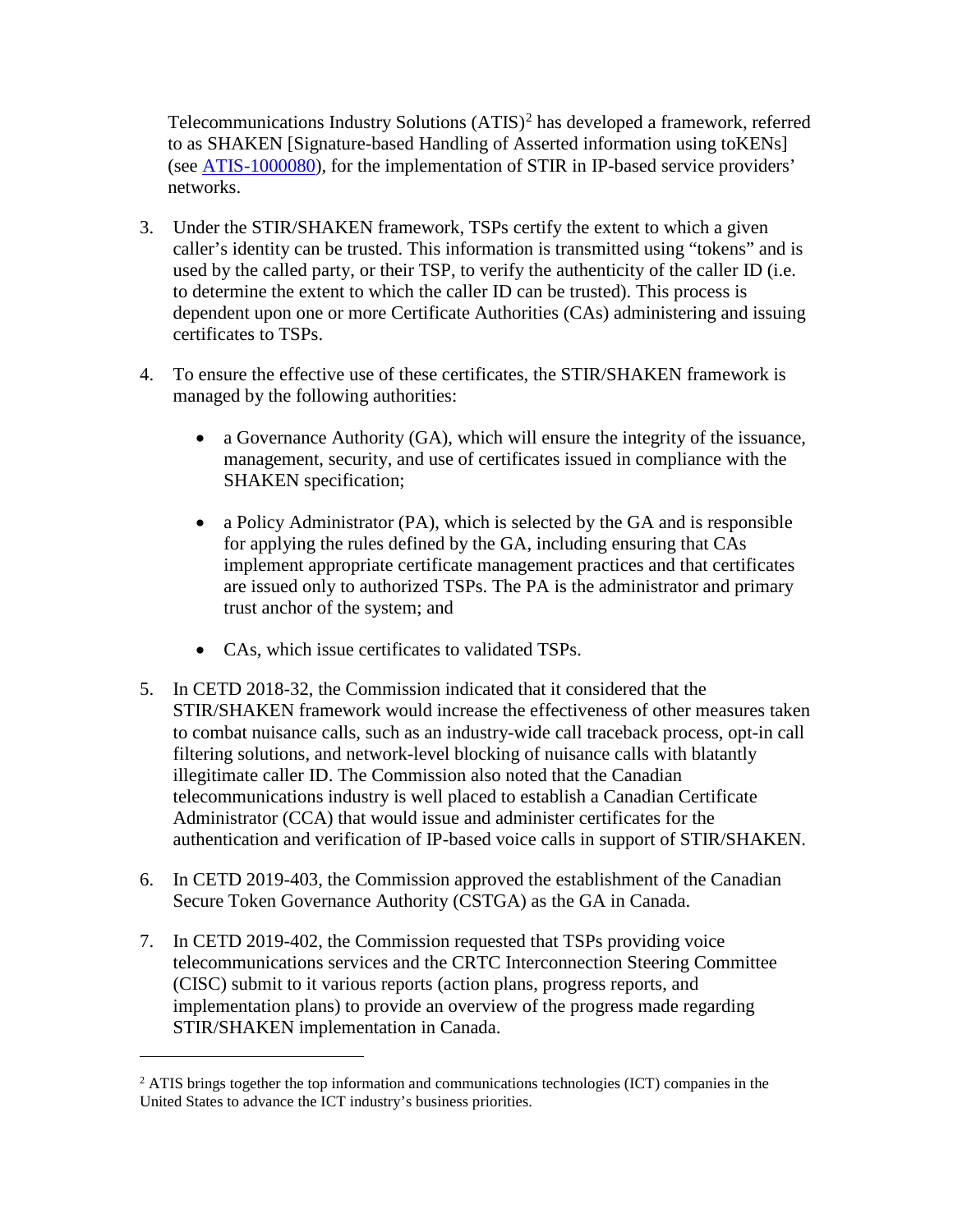### **Call for comments**

- 8. The Commission considers that the STIR/SHAKEN framework is currently the only viable authentication and verification solution that can provide consumers with a measure of additional trust in caller ID.
- 9. The Commission hereby calls for comments on its proposal to require TSPs to implement the STIR/SHAKEN framework to authenticate and verify caller ID information for IP-based voice calls as a condition of offering and providing telecommunications services pursuant to sections 24 and 24.1 of the *Telecommunications Act*, effective 30 September 2020.
- 10. Interested parties may file comments on the above proposal. TSPs or any interested party that objects to the above proposal should provide specific justification for their objection, including detailed information regarding issues stemming from CETD 2019-402 and CETD 2019-403, such as barriers to STIR/SHAKEN implementation, by 30 September 2020.

## **Procedure**

- 11. The *Canadian Radio-television and Telecommunications Commission Rules of Practice and Procedure* (the Rules of Procedure) apply to this proceeding. The Rules of Procedure set out, among other things, the rules for the content, format, filing, and service of interventions, answers, replies, and requests for information; the procedure for filing confidential information and requesting its disclosure; and the conduct of public hearings. Accordingly, the procedure set out below must be read in conjunction with the Rules of Procedure and related documents, which can be found on the Commission's website at [www.crtc.gc.ca,](http://www.crtc.gc.ca/) under ["Statutes and regulations"](http://crtc.gc.ca/eng/statutes-lois.htm). The guidelines set out in Broadcasting and Telecom Information Bulletin 2010-959 provide information to help interested persons and parties understand the Rules of Procedure so that they can more effectively participate in Commission proceedings.
- 12. All parties to the proceeding that led to CETD 2018-32 are parties to this proceeding and may file interventions with the Commission by **27 January 2020**.
- 13. Interested persons who wish to become parties to this proceeding must file an intervention with the Commission regarding the above-noted issues by **27 January 2020**. The intervention must be filed in accordance with section 26 of the Rules of Procedure.
- 14. Parties are permitted to coordinate, organize, and file, in a single submission, interventions by other interested persons who share their position. Information on how to file this type of submission, known as a joint supporting intervention, as well as a [template](http://www.crtc.gc.ca/eng/file/jsit-ifct.htm) for the accompanying cover letter to be filed by parties, can be found in Telecom Information Bulletin 2011-693.
- 15. All documents required to be served on parties to the proceeding must be served using the contact information contained in the interventions.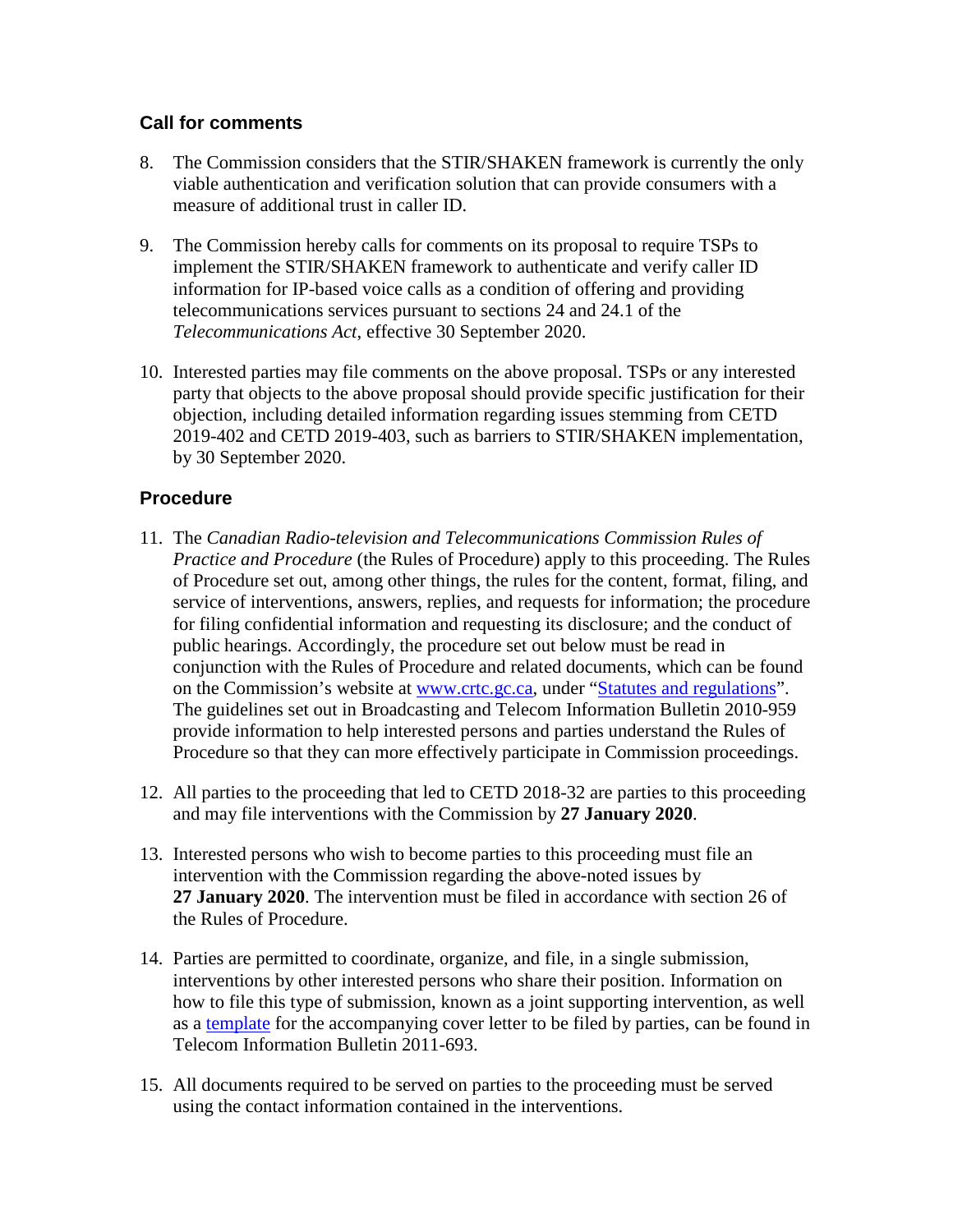- 16. All parties may file replies to interventions with the Commission by **11 February 2020**.
- 17. The Commission encourages interested persons and parties to monitor the record of this proceeding, available on the Commission's website at www.crtc.gc.ca, for additional information that they may find useful when preparing their submissions.
- 18. Submissions longer than five pages should include a summary. Each paragraph of all submissions should be numbered, and the line \*\*\*End of document\*\*\* should follow the last paragraph. This will help the Commission verify that the document has not been damaged during electronic transmission.
- 19. Pursuant to Broadcasting and Telecom Information Bulletin 2015-242, the Commission expects incorporated entities and associations, and encourages all Canadians, to file submissions for Commission proceedings in accessible formats (for example, text-based file formats that enable text to be enlarged or modified, or read by screen readers). To provide assistance in this regard, the Commission has posted on its website *guidelines* for preparing documents in accessible formats.
- 20. Submissions must be filed by sending them to the Secretary General of the Commission using **only one** of the following means:

# **by completing the**

[\[Intervention form\]](https://services.crtc.gc.ca/pub/instances-proceedings/Default-defaut.aspx?EN=2019-404&Lang=eng)

or

### **by mail to** CRTC, Ottawa, Ontario K1A 0N2

or

#### **by fax to** 819-994-0218

- 21. Parties who send documents electronically must ensure that they will be able to prove, upon Commission request, that filing, or where required, service of a particular document was completed. Accordingly, parties must keep proof of the sending and receipt of each document for 180 days after the date on which the document is filed or served. The Commission advises parties who file or serve documents by electronic means to exercise caution when using email for the service of documents, as it may be difficult to establish that service has occurred.
- 22. In accordance with the Rules of Procedure, a document must be received by the Commission and all relevant parties by 5 p.m. Vancouver time (8 p.m. Ottawa time) on the date it is due. Parties are responsible for ensuring the timely delivery of their submissions and will not be notified if their submissions are received after the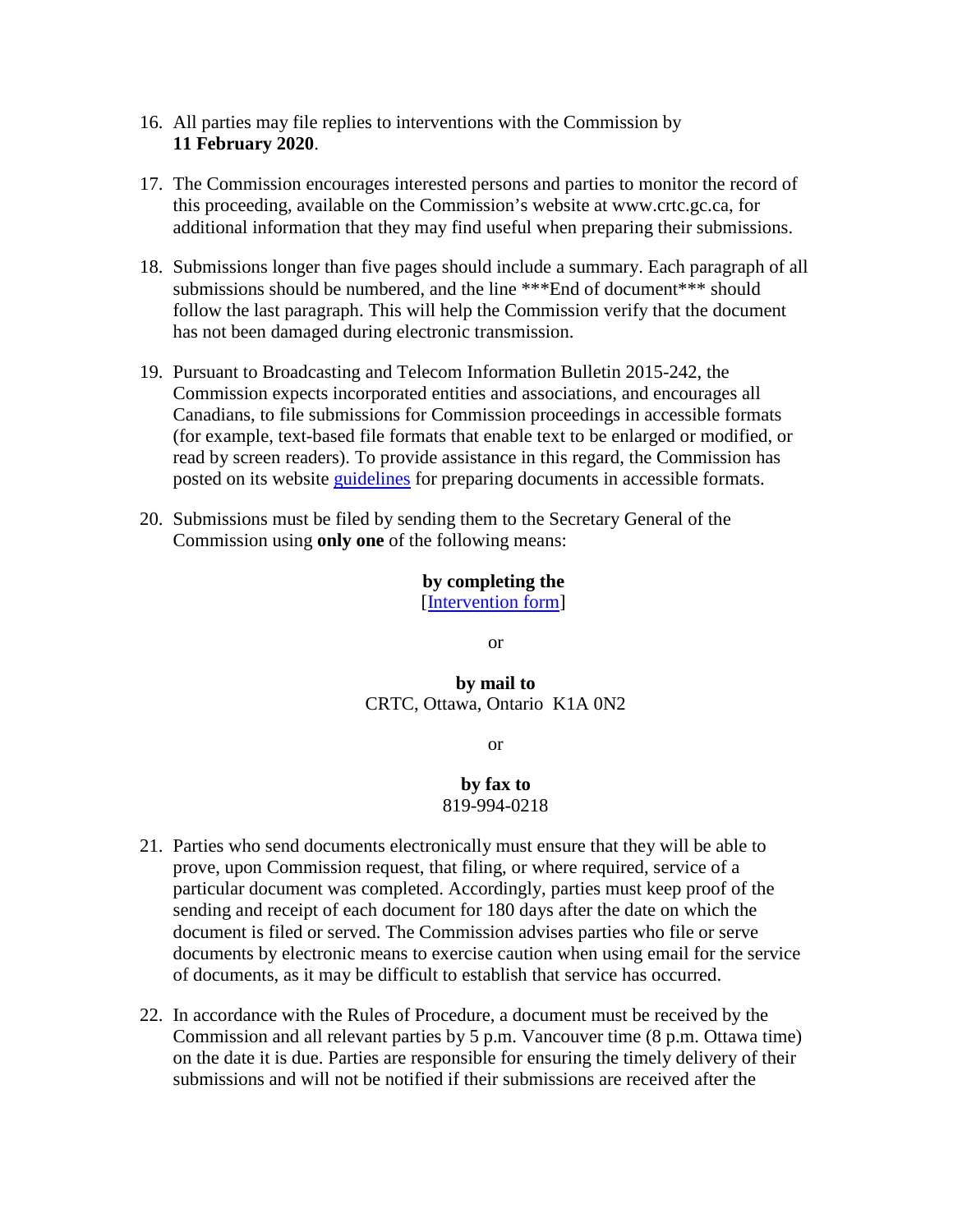deadline. Late submissions, including those due to postal delays, will not be considered by the Commission and will not be made part of the public record.

23. The Commission will not formally acknowledge submissions. It will, however, fully consider all submissions, which will form part of the public record of the proceeding, provided that the procedure for filing set out above has been followed.

#### **Important notice**

- 24. All information that parties provide as part of this public process, except information designated confidential, whether sent by postal mail, fax, email, or through the Commission's website at www.crtc.gc.ca, becomes part of a publicly accessible file and will be posted on the Commission's website. This includes all personal information, such as full names, email addresses, postal/street addresses, and telephone and fax numbers.
- 25. The personal information that parties provide will be used and may be disclosed for the purpose for which the information was obtained or compiled by the Commission, or for a use consistent with that purpose.
- 26. Documents received electronically or otherwise will be posted on the Commission's website in their entirety exactly as received, including any personal information contained therein, in the official language and format in which they are received. Documents not received electronically will be available in PDF format.
- 27. The information that parties provide to the Commission as part of this public process is entered into an unsearchable database dedicated to this specific public process. This database is accessible only from the web page of this particular public process. As a result, a general search of the Commission's website with the help of either its search engine or a third-party search engine will not provide access to the information that was provided as part of this public process.

### **Availability of documents**

28. Electronic versions of the interventions and other documents referred to in this notice are available on the Commission's website at www.crtc.gc.ca by using the public record number provided at the beginning of this notice or by visiting the "Consultations and hearings – Have your say!" section, then selecting "our applications and processes that are open for comment". Documents can then be accessed by clicking on the links in the "Subject" and "Related Documents" columns associated with this particular notice.